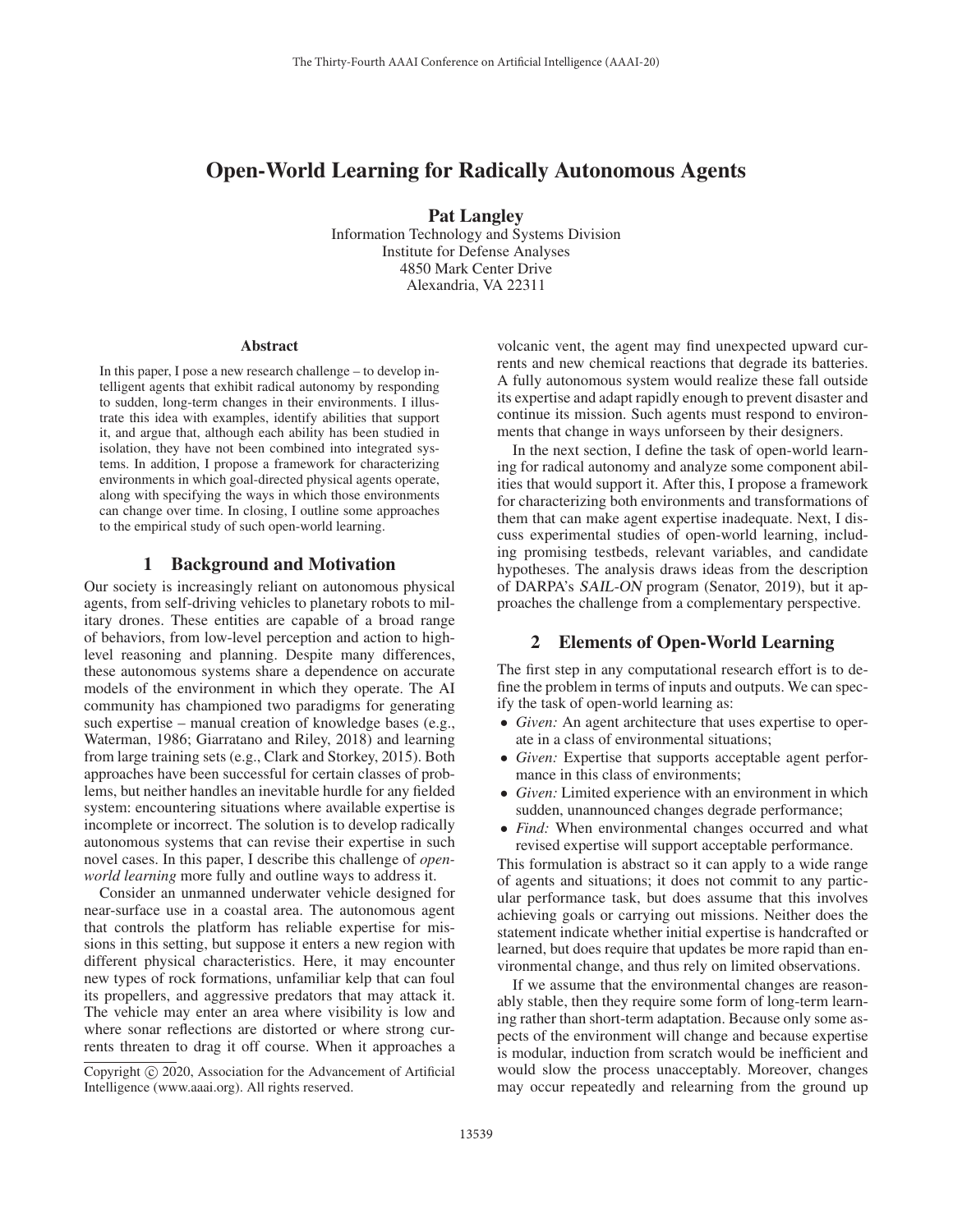each time is undesirable. Clearly, open-world learning for autonomous agents requires a more nuanced response.

This problem statement suggests a number of component abilities that appear necessary for such radically autonomous systems (Senator, 2019). These include:

- A *performance element* that uses known expertise to pursue tasks and achieve goals (e.g., finding and collecting underwater objects with desired features) through mechanisms for perception, inference, planning, and control;
- A *monitoring element* that compares observations with expectations to detect anomalies in both the environment (e.g., sonar unreliable, unfamiliar predators) and in the agent's own behavior (e.g., vehicle veering to right);
- A *diagnostic element* that localizes problems in expertise, generates hypotheses about the causes (e.g., nonreflective surfaces, cross currents, misaligned propeller), evaluates alternative candidates, and selects among them; and
- A *repair element* that revises those facets of expertise deemed to be responsible for the performance problems and corrects them (e.g., updated sonar equations, currentsensitive controller, new propeller model).

These components must be embedded in an architecture that specifies how they interact (Langley et al., 2009). The architecture must also interface with the environment and with the agent's expertise, both of which are subject to change.

Technically, one could approach open-world settings with reinforcement learning methods, which have produced impressive results in game playing (e.g., Clark and Storkey, 2015). However, their need for millions of runs is impractical for physical settings where simulations are unavailable. The problem statement specified *limited* experience with the altered environment and *rapid* repair of expertise. As Senator (2019) notes, a variety of other paradigms are relevant:

- *Model-based diagnosis / repair* (Hamscher et al., 1992), although it focuses on specific cases, not generic models;
- Integrated *generation, execution, and monitoring* of plans (Langley et al., 2017) to achieve an agent's objectives;
- *Metacognition* (Cox, 2007), which inspects traces of basic cognition to find incorrect or incomplete knowledge;
- *Problem reformulation* (Riddle et al., 2013), which alters state and operator representations to make tasks tractable;
- *Change detection* in mining data streams (Pears et al., 2014), which typically addresses classification tasks;
- *Theory revision* (Bay et al., 2002), which uses training cases to improve predictive accuracy of existing models;
- *Scientific discovery* (Džeroski et al., 2007), which finds laws and models to describe or explain observations; and
- *Transfer of learned expertise* (Senator, 2011) to new situations when informed about a change.

Despite their relevance, none of these approaches are enough by themselves to support open-world learning as defined. However, some combination of these techniques, organized into an agent architecture, holds promise for an integrated solution, and more researchers should pursue this objective.

## 3 Characterizing Environments

Any theory of environmental change depends on some way to characterize possible environments. I will not propose any

specific formalism here, but I will suggest some broad outlines. These draw on four widely accepted ideas: environments involve a space-time matrix, structures are situated in this matrix, processes change these structures over time, and the environment obeys certain constraints. This description is distinct from the primary agent's world model, which may use the same format or adopt an entirely different notation. However, the analysis assumes that an environment includes the behavior of nonprimary agents which populate it.

A *spatio-temporal matrix* provides the physical setting in which entities reside, events transpire, and agents operate. We can describe this matrix with two elements:

- *Spatial extent* indicates the number of dimensions and their range of values. An underwater vehicle would operate in three dimensions, whereas an autonomous race car might operate on a bounded two-dimensional track.
- *Spatial-temporal fields* describe attributes that vary over location and time. Their values may be constant, piecewise constant, or a continuous function of location and time. Classic examples are salinity, viscosity, and illumination in sea water, as well as traction and wind on roads.

*Structures* comprise the entities that populate the world and their associated characteristics. The framework assumes that an environment incorporates two varieties:

- *Physical structures* describe both particular objects and the categories into which they fall. Categories specify attributes, ranges and distributions on their values, and equations or formulae that relate them. Some attribute values are associated with a category (e.g., specific heat), others are constant for a given object (e.g., mass), and still others change over time (e.g., temperature). Composite entities describe constituent elements and configurations.
- *Mental structures* describe the contents of agents' memories. These include perceptions of objects in the external world and inferred beliefs about them (including unobserved entities) and knowledge used to generate them. Perceptions and beliefs need not take the same form as external structures. Agents may also encode beliefs about relationships to others (e.g., enemy or commander).

*Processes* describe behavior in the environment over time. Differential equations are one formalism for such behavior, but one can also organize them into sets of changes to entities' attributes that co-occur (Arvay and Langley 2016). Three types of processes arise in agent-oriented situations:

- *Physical processes* specify behavior that is independent of any agent activities. They include various forms of motion (e.g., falling), energy transfer (e.g., temperature exchange), and chemical reactions. Physical processes can occur at different rates that depend on fixed parameters and the values of entity or spatial field attributes.
- *Control processes* describe the effects an agent's actions have on external objects' attributes, including its own body. They include activities like turning wheels, applying brakes, and lifting objects. Control processes specify how derivatives depend on entities' attributes (e.g., agent strength, object mass) and field variables (e.g., road friction, ocean currents), but occur only when agents invoke them (Fox and Long, 2006). In settings with multiple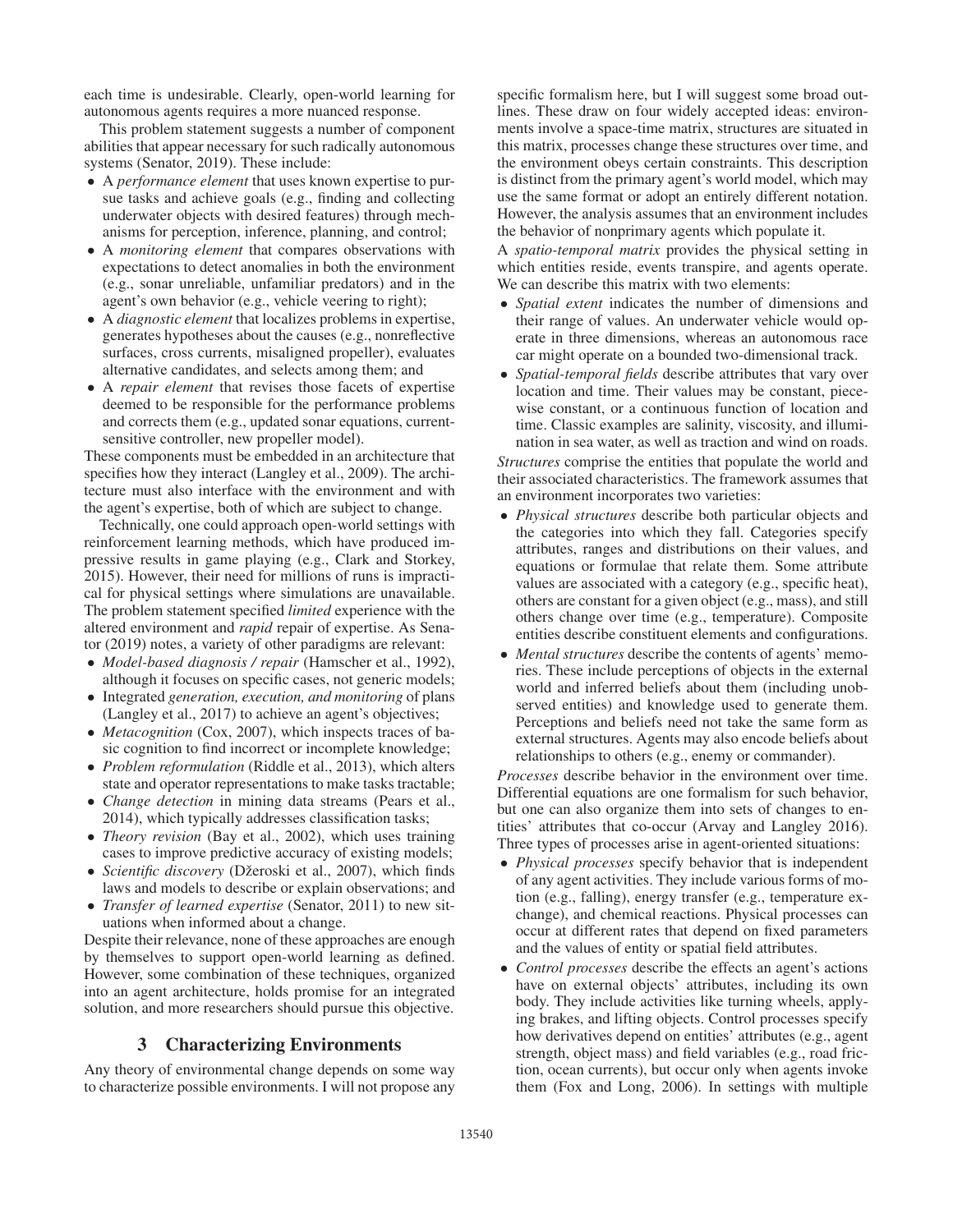agents, each may have different associated processes.<sup>1</sup>

• *Perceptual processes* translate information about objects in the environment into an agent's internal perceptions. They are influenced by factors like object distance, size, and transparency, occlusion by other objects, and field variables like illumination. Agent characteristics like acuity also influence results. Perceptual models may incorporate physical theories of light and sound transmission.

*Constraints* specify what situations or events can occur in the environment, as well as structural or numeric conditions on them. These divide into two broad categories:

- *Physical constraints* describe situations that may or may not occur in the physical environment. These might specify that two solid objects cannot occupy the same location, that a given reaction can only occur above a certain temperature, or that a lift action only has an effect if the agent's strength exceeds an object's weight. These correspond to the environment's physical laws.
- *Mental constraints* describe preferences on nonprimary agents' behavior. These include symbolic goals (e.g., reaching a target location or driving a specified route) and associated value functions, as well as conditions under which they are relevant. They may also include social norms (Malle et al., 2015), which specify prescribed or proscribed situations and activities (e.g., staying under the speed limit or halting at red lights). These are soft constraints in that agents can decide to ignore them when they conflict with higher-priority criteria.

Taken together, the spatio-temporal setting, structures, processes, and constraints can describe both single-agent settings and multi-agent scenarios involving social interactions. They provide the ability to specify alternative environments, which is a necessary foundation for open-world learning.

# 4 Characterizing Environmental Changes

Progress on open-world learning also requires a theory of *novelty* (Senator, 2019). This will aid in the development of methods for revising expertise in response to different types of change and will suggest hypotheses about such methods' effectiveness. If we view learning as search through a space of models (Simon and Lea, 1974), then we need operators that generate new candidates from existing ones. We can state these as transformations on elements in an environment description. Let us consider examples of such transitions. *Spatio-temporal transformations* can increase or decrease the spatial extent, giving larger or smaller volume. They can also shift from a Euclidean (flat) environment to one that is non-Euclidean (e.g., sphere or cylinder). Other changes can alter the character of spatial fields by adding or removing attributes like salinity or viscosity from locations. Still others might alter the distribution of values for a field attribute, say from a setting with constant viscosity to one that varies with location. Similarly, a transition might increase the speed of water or air currents or even reverse their flows entirely.

*Structural transformations* can add or remove object categories (e.g., vehicle types or species), introduce new at-

tributes (e.g., texture), and shift the distribution of values for categories' attributes. Other transitions might alter the possible types of composite objects (e.g., chemical compounds) or their parameters (e.g., bond strengths). Changes to agents' mental structures can affect their perceptions (e.g., which objects are detected) and beliefs (e.g., who is an ally).

*Process transformations* can introduce new physical, control, or perceptual mechanisms or eliminate existing ones (e.g., adding hail storms, allowing jumping actions, creating blind spots). Alternatively, they might alter parameters in an existing process (e.g., turning speed) or the associated derivatives (e.g., rate expressions in chemical reactions). Changes to control and perceptual processes can alter the abilities of both the primary agent and others that interact with it. Since processes refer to entities and field attributes, shifts in the latter can indirectly influence dynamic behavior. *Constraint transformations* can change the natural laws that govern structures (possible categories or configurations) and processes that affect them. The latter may revise the types of entities to which a process applies (e.g., which categories are digestable) and the conditions under which they are active (e.g., temperature limits). They can also shift agents' goals and values (e.g., the priority of collecting samples) or, in social settings, revise the norms that influence group behavior (e.g., changing the rules in a race). Constraint transformations can alter the situations that an agent encounters and the ways that they evolve over time.

A full theory of environmental novelty would include a formalism for stating such transitions, which we can then use to specify trajectories through the space of possible worlds.

# 5 Experiments with Open-World Learning

Machine learning has been an empirical discipline for over three decades (Kibler and Langley, 1989), but open-world learning raises special challenges for researchers and we should consider the form experiments might take in this area. *Domains and testbeds*. The objective is to develop radically autonomous agents that pursue goal-oriented activities in physical environments. Thus, natural domains for research include underwater exploration, aerial reconnaissance, selfdriving vehicles, and planetary rovers. Open-world learning is important for such systems because they will encounter situations where their expertise is incomplete or incorrect. However, real-world environments offer limited opportunities to inject novelty, which makes high-fidelity simulators more suitable for controlled experiments (Langley et al., 1981; Choi et al., 2007). These should support complex scenarios with many objects of distinct categories, field attributes whose values vary with location, and processes that produce dynamic behavior. Most important, the simulation engine should accept configuration files that specify types of objects, distributions for their attributes, spatial functions for field variables, and functions, parameters, and conditions for processes. These will let researchers introduce environmental novelty in straightforward and systematic ways.

*Dependent measures*. Scientific experiments examine one or more dependent variables that reflect behaviors of interest. For AI systems, these variables involve some aspect of

<sup>&</sup>lt;sup>1</sup>Each agent may also include mental processes that control its decision making, but I will not address this factor here.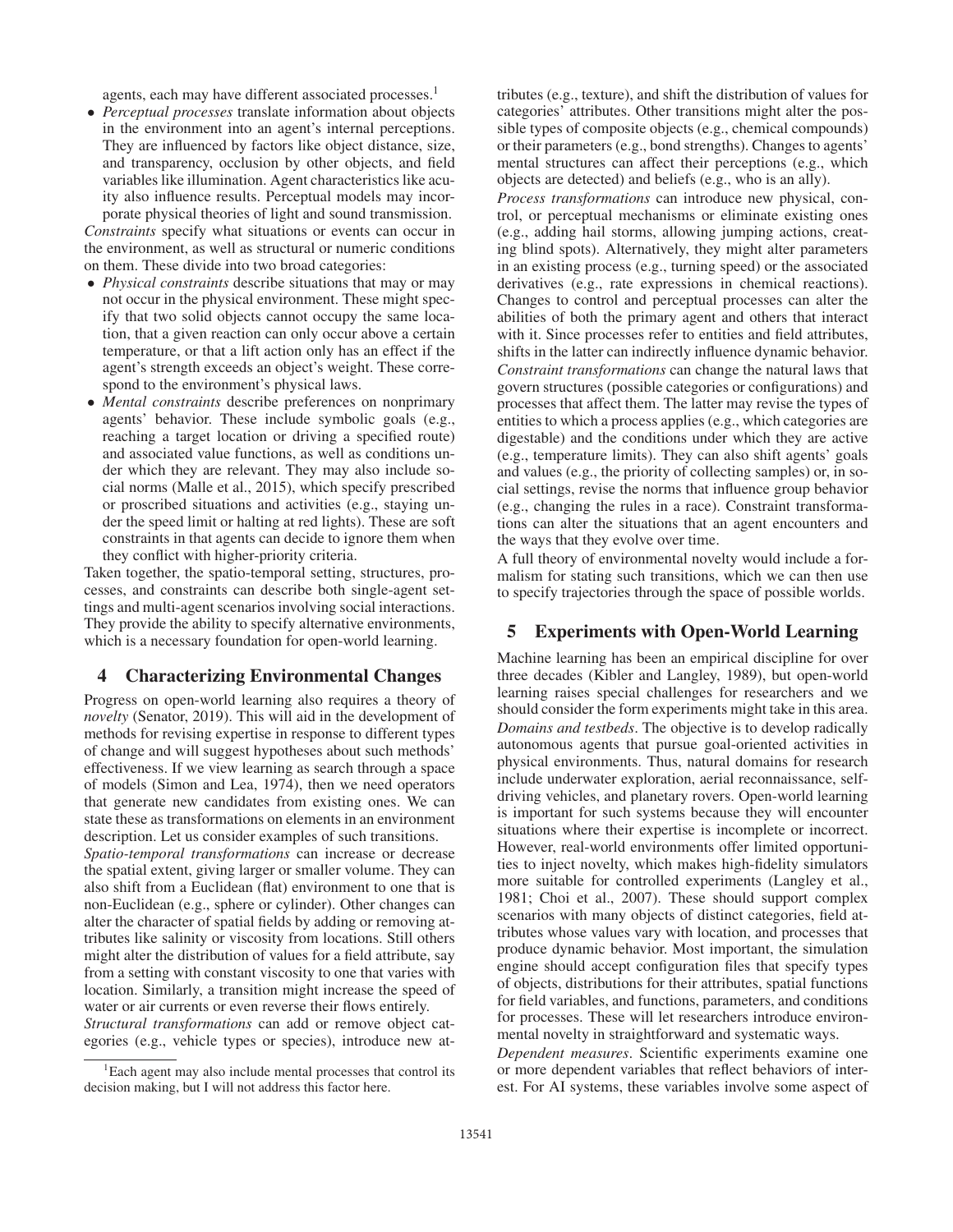system *performance*, such as diagnostic accuracy or number of goals achieved. Similar metrics appear in most papers on batch induction, which report behavior after learning has ended, but studies of online induction report *learning curves*, borrowed from psychology, that plot performance against number of training cases. Experiments on transfer may report pairs of learning curves: one in the presence of prior training and another without it. We can combine these two ideas for open-world settings to produce *novelty response curves*. These involve a single plot that maps performance over time and marks time steps on which novelty is introduced. Performance should degrade after the environment changes and recover as the learner detects and adapts to the new situation. This will produce a scalloped curve that alternates between increases and decreases in scores.

Ideally, experiments should not measure success in responding to novelty based on a single extended run, but instead average over tens of trials to ensure reliable results. However, if we introduce novelty at random intervals, as seems desirable to avoid agent anticipation, then the times at which it occurs will not be aligned across runs. One response is to shrink or expand each segment to enforce alignment, but this would lose information about how rapidly the agent adapts to changes. Another approach is to measure both the time needed to detect each environmental change and the rate of performance improvement after detection. This would evaluate different elements of the architecture separately and support credit assignment (Senator, 2019).

*Independent variables*. Scientific experiments vary one or more controllable factors to determine their effects on dependent measures. Traditional studies of computational induction alter some aspect of the learning method (e.g., modules or parameters) or features of the domain (e.g., noise level). These remain relevant to experiments on open-world learning, but other factors are more intriguing. The most obvious concerns the *type* of change introduced into the environment. The Proposers' Day presentation for DARPA's SAIL-ON program (Senator, 2019) identifies nine varieties of novelty relating to object classes, object attributes, representations, relations, interactions, capabilities, environment, goals, and context. Each level corresponds directly to some facet of the current framework, $2$  so a simulation engine that covers similar environments should support all forms of SAIL-ON novelty. Two other independent variables also seem highly relevant to open-world learning: the frequency of novelty introduction and number of changes in each case. The latter is analogous to distance between source and target in studies of transfer (Könik et al., 2009; Senator, 2011).

*Hypotheses and experimental designs*. Good AI experiments are designed to answer scientific questions, with the least informative being whether an entire system outperforms another one on test problems. More interesting issues concern which aspects of the system or domain exert the most influence on behavior. For open-world learning, we might ex-

amine what types of change are most difficult to handle and how different elements of the agent architecture respond to them. The SAIL-ON program description offers a tentative ranking on nine types of novelty, suggesting hypotheses like:

• *Agents will have less difficulty recovering from changes to categories and attributes (structures) than to changes involving interaction and capabilities (processes)*.

Before we can test such claims, we must make them operational by specifying explicit performance tasks, such as collecting desired objects while maintaining a given power level. We must also introduce changes thoughtfully. For instance, altering the landscape's color may have no impact on object collection, and changing the densities of objects may indirectly affect the actions that manipulate them.

Other issues, such as whether changes are global or local, may also be important. Consider a second hypothesis:

• *Global changes will degrade performance more than local ones, but agents will recover from them more rapidly*.

Because global shifts (e.g., in ocean viscosity) impact many behaviors, they will affect performance broadly but also generate more training data to support detection and repair. We should also examine how other factors influence open-world learning. For example, increasing perceptual noise may slow an agent's ability to detect that its world has altered, but have no effect on diagnosis or repair. Researchers interested in this arena should consider carefully what questions they want to answer before designing their experimental studies.

# 6 Closing Remarks

This paper defined the new problem of open-world learning, which is essential for autonomous systems to overcome outmoded expertise in changing environments. The analysis identified four elements – performance, monitoring, diagnosis, and repair – that an agent architecture needs for timely change detection and model revision. Although a number of existing AI paradigms offer relevant technologies, we saw that none of them, by themselves, will suffice. In addition, the common view of learning as search suggests that we adopt a representation for states (models of the environment) and operators (changes to these models).

This led to a framework that describes states in terms of spatial settings, structures, processes, and constraints, and that characterizes operators in terms of transformations on these elements. Finally, the paper discussed empirical studies in this area, including dependent measures, independent variables, and hypotheses that experiments might test. Openworld learning offers new challenges for the AI community but also holds great promise. I encourage researchers to develop systems that can identify when their expertise is inadequate, identify the flaws responsible, and overcome them rapidly and effectively to support truly radical autonomy.

## Acknowledgements

This research was supported in part by the Institute for Defense Analyses and in part by Grant No. N00014-17-1-2434 from the Office of Naval Research, which is not responsible for its contents. We thank Torrance Gloss, Brian Haugh,

 $^{2}$ Object classes / attributes  $\Rightarrow$  physical structures, representations ⇒ mental structures, interactions ⇒ physical processes, capabilities  $\Rightarrow$  control processes, environment  $\Rightarrow$  spatial setting, relations ⇒ physical constraints, goals / context ⇒ agent constraints